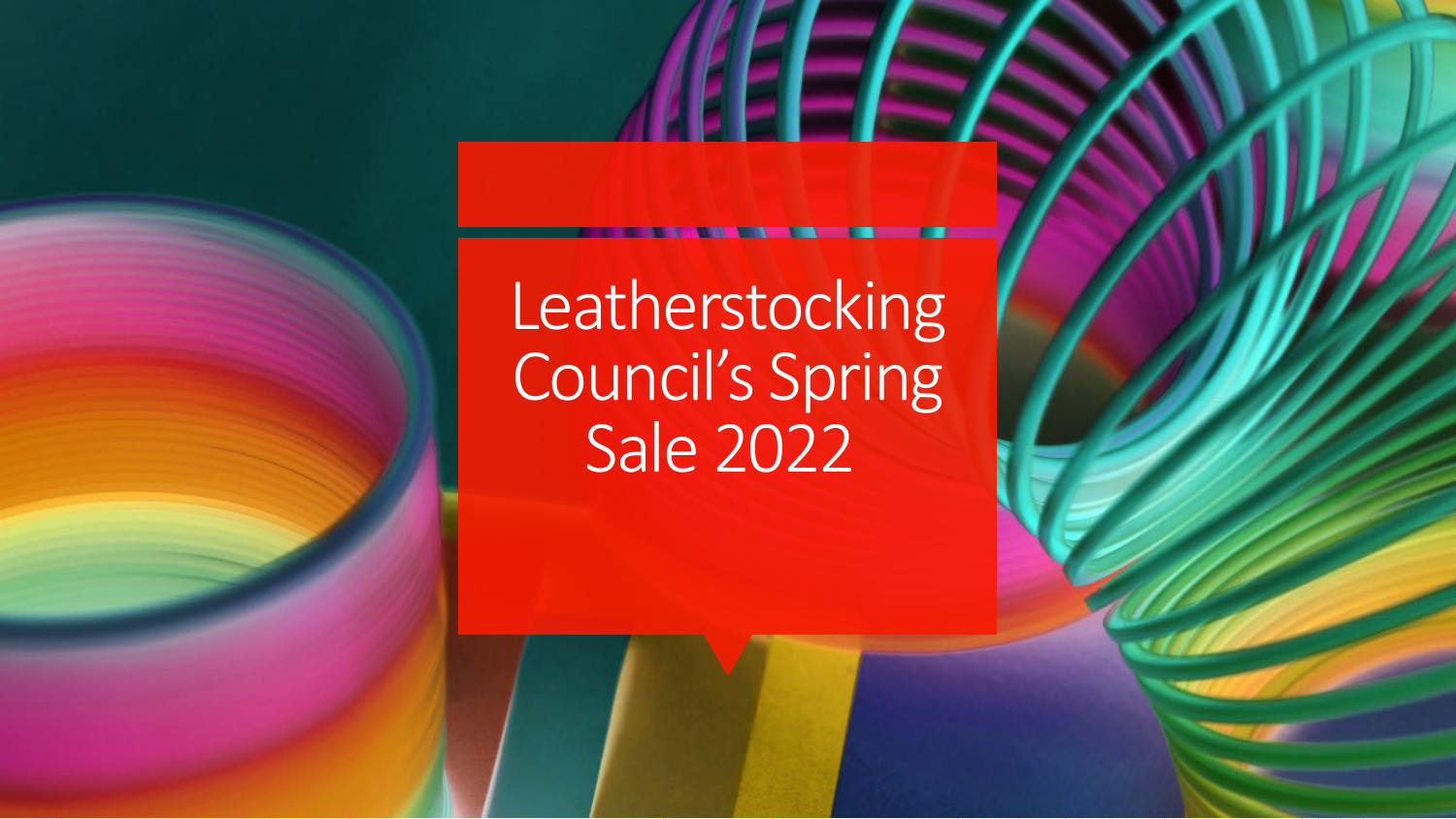

- **The Leatherstocking Council is** helping Scouts earn their way to camp this summer with our Spring Product Sale.
- We have partnered with Whitley's Peanut Factory to offer units a spring product sale with no risk.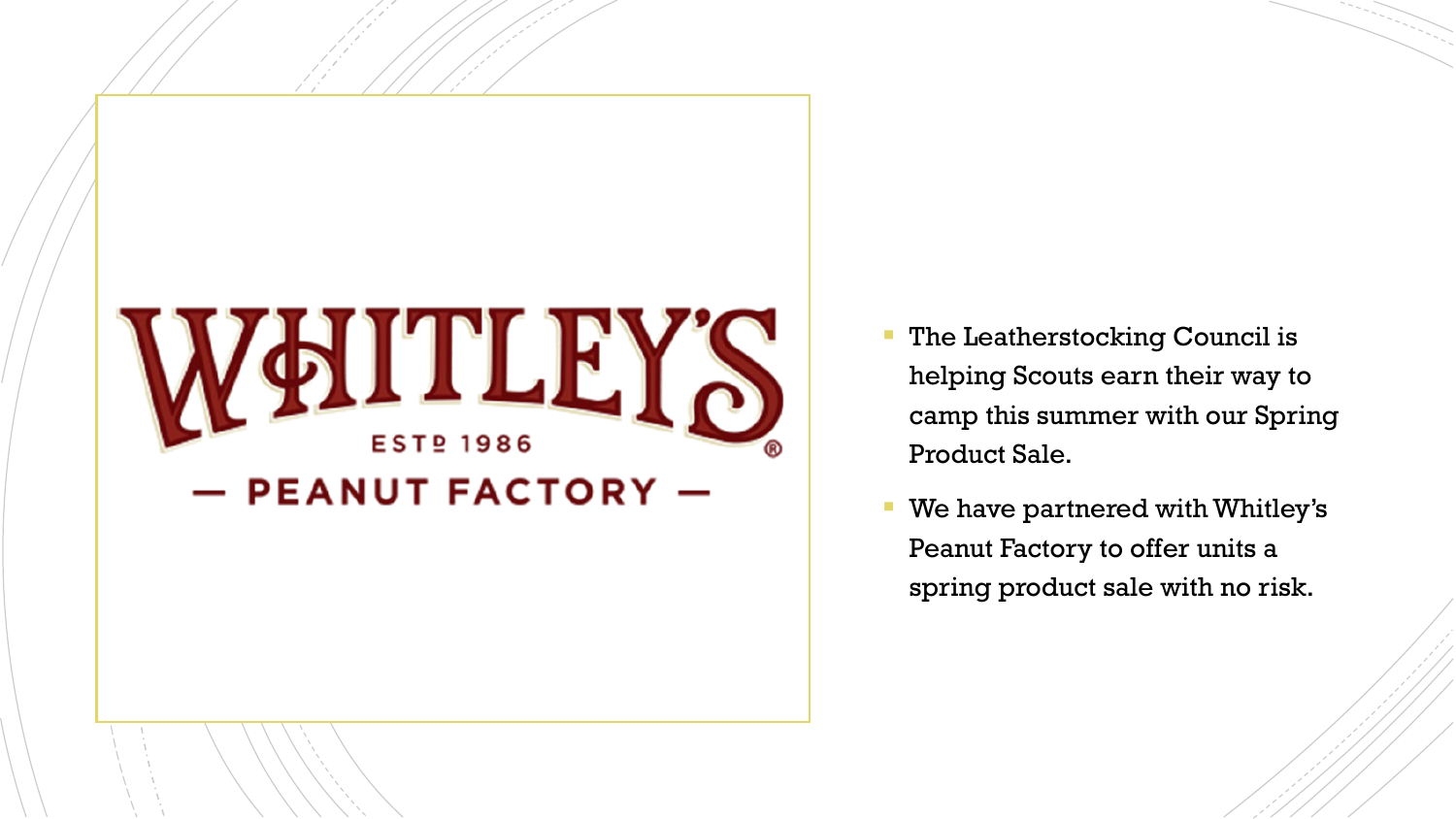Units and Scouts should participate in the sale to reduce or eliminate the cost of summer camp or other planned scouting trips for the summer of 2022.

Units can earn 40% commission on their total unit sale.

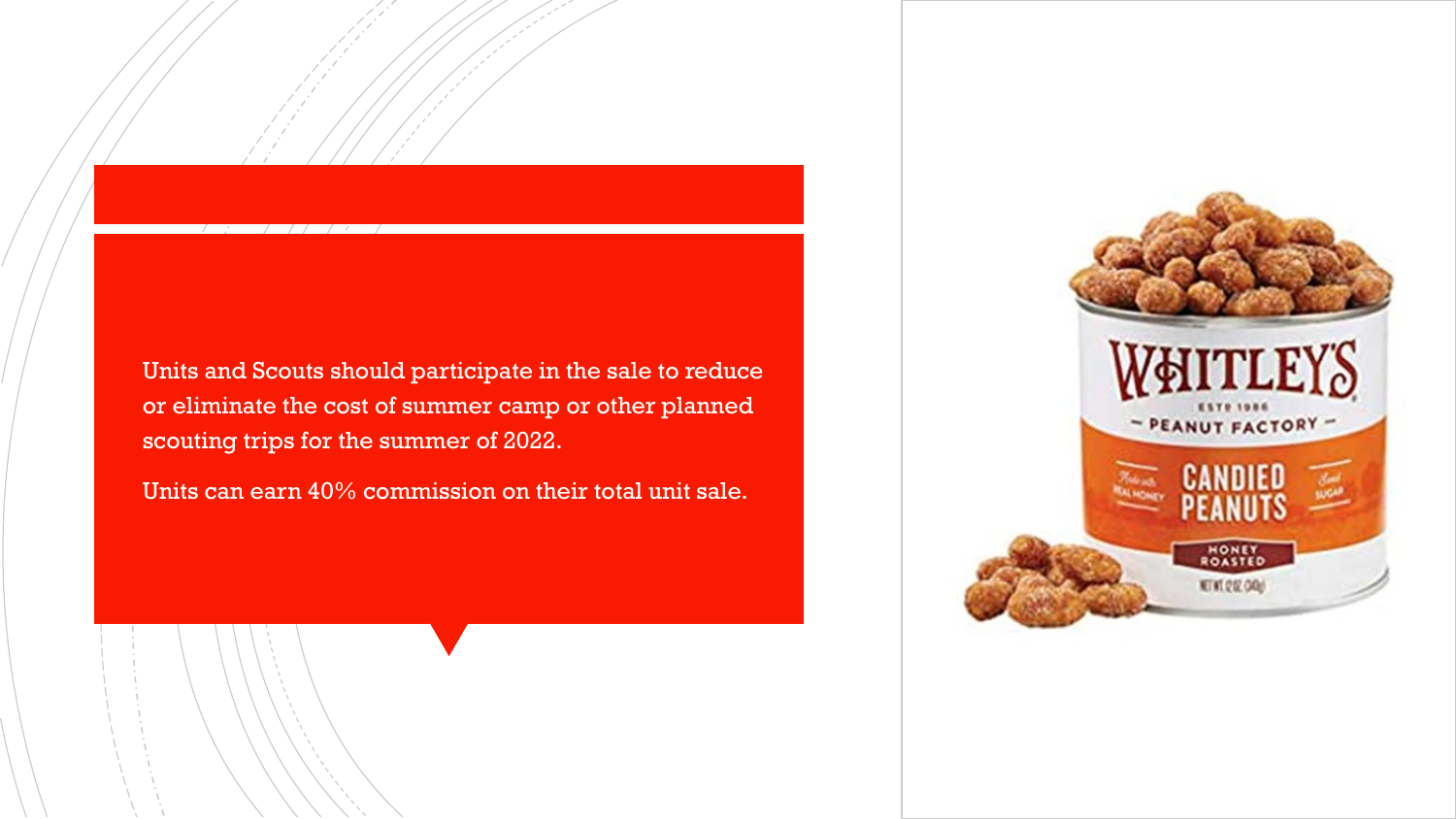

 The spring sale product list consists of 12 individual items including Dark Chocolatey Peanut Clusters, Honey Cinnamon Almonds, Honey Roasted Virginia Peanuts, Dark Chocolatey Almond Clusters, and More. The complete list can be found on the order form. We will provide each youth with a printed color flyer to use for his/her take order sales.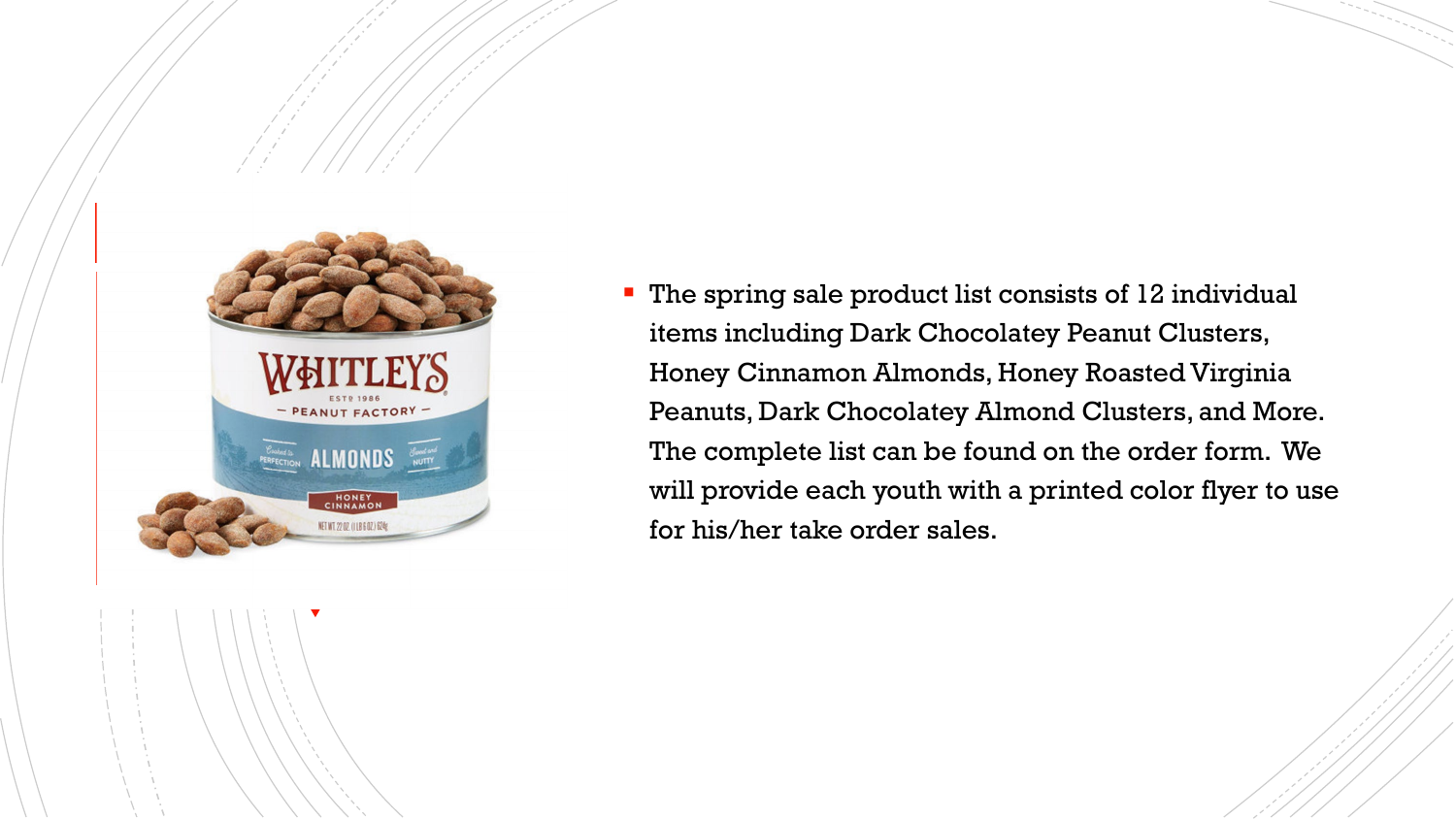

 Whitley's products are handmade, cooked peanuts by hand and hand dipped peanut clusters one at a time with care and attention.

 They choose only the highest quality, extra-large Virginia peanuts, selected for their size and freshness. Whitley's has been family owned since 1986.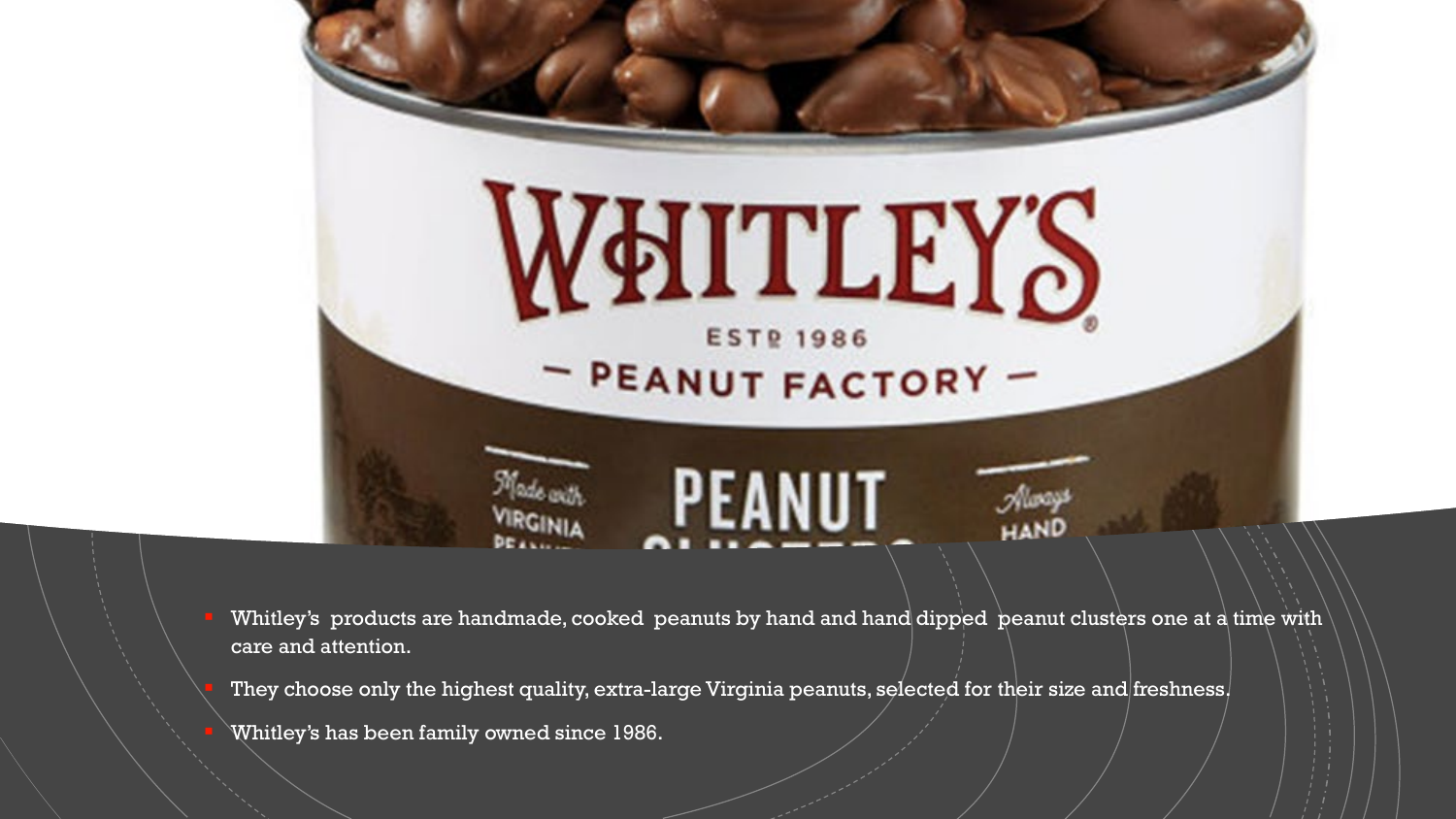## Hand Cooked To PERFECTION



**WE TAKE OUR TIME COOKING OUR PEANUTS ENSURING** THEY HAVE A **WONDERFUL CRISP, CRUNCHY FRESHNESS AND DISTINCTIVE FLAVOR.** 



**MADE THE OLD-FASHIONED WAY, ROASTED TO PERFECTION USING OUR SMALL BATCH COOKING METHODS.** 



**AFTER COOKING** AND STILL WARM, THE PEANUTS ARE **LIGHTLY SALTED** OR SEASONED BY **HAND ENSURING JUST THE RIGHT AMOUNT OF FLAVOR.**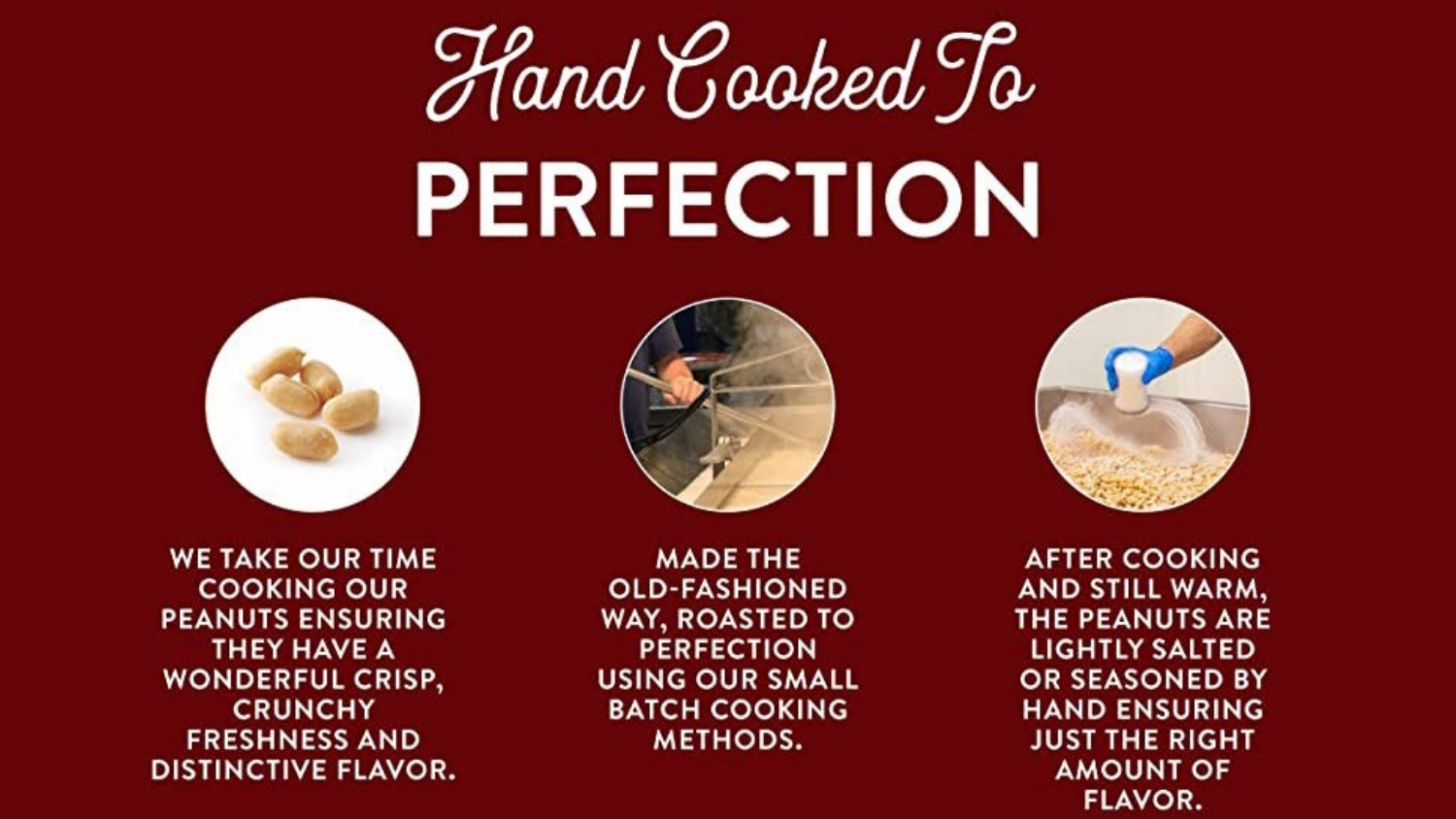## Duty to country

 2 military donation options: these options send peanut treats to our military men and women, their families, and veterans' organizations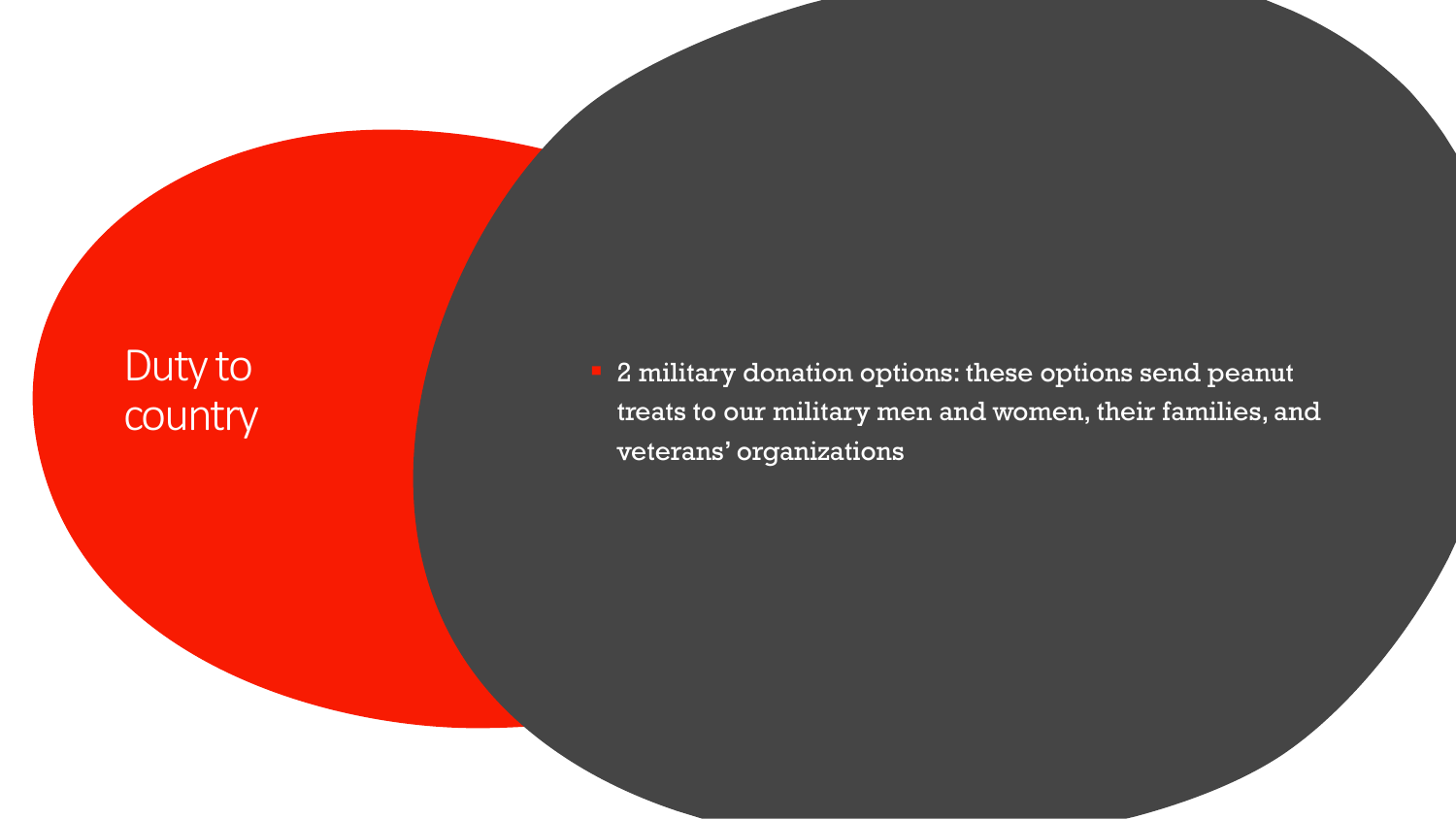

- The sale will officially begin March 1st, running through March  $31^{st}$ : with orders being due to the Council Service Center by April 7
	- The product will be ready for distribution approximately April 26
- Payment in by May 15th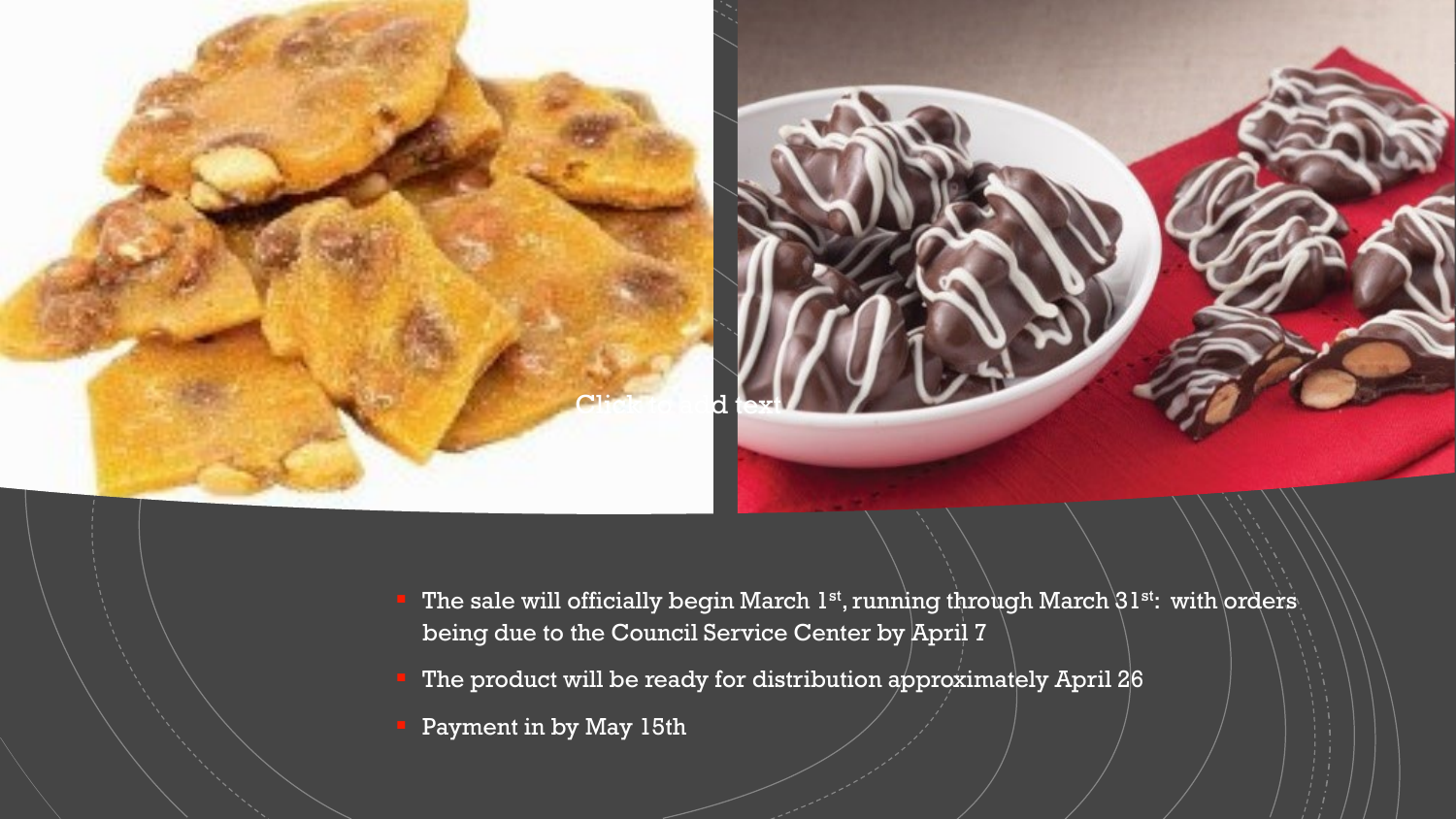





Please complete the Commitment Form. Will be posted online

Flyers are available for pick up at the Council Office or will be mailed to you.